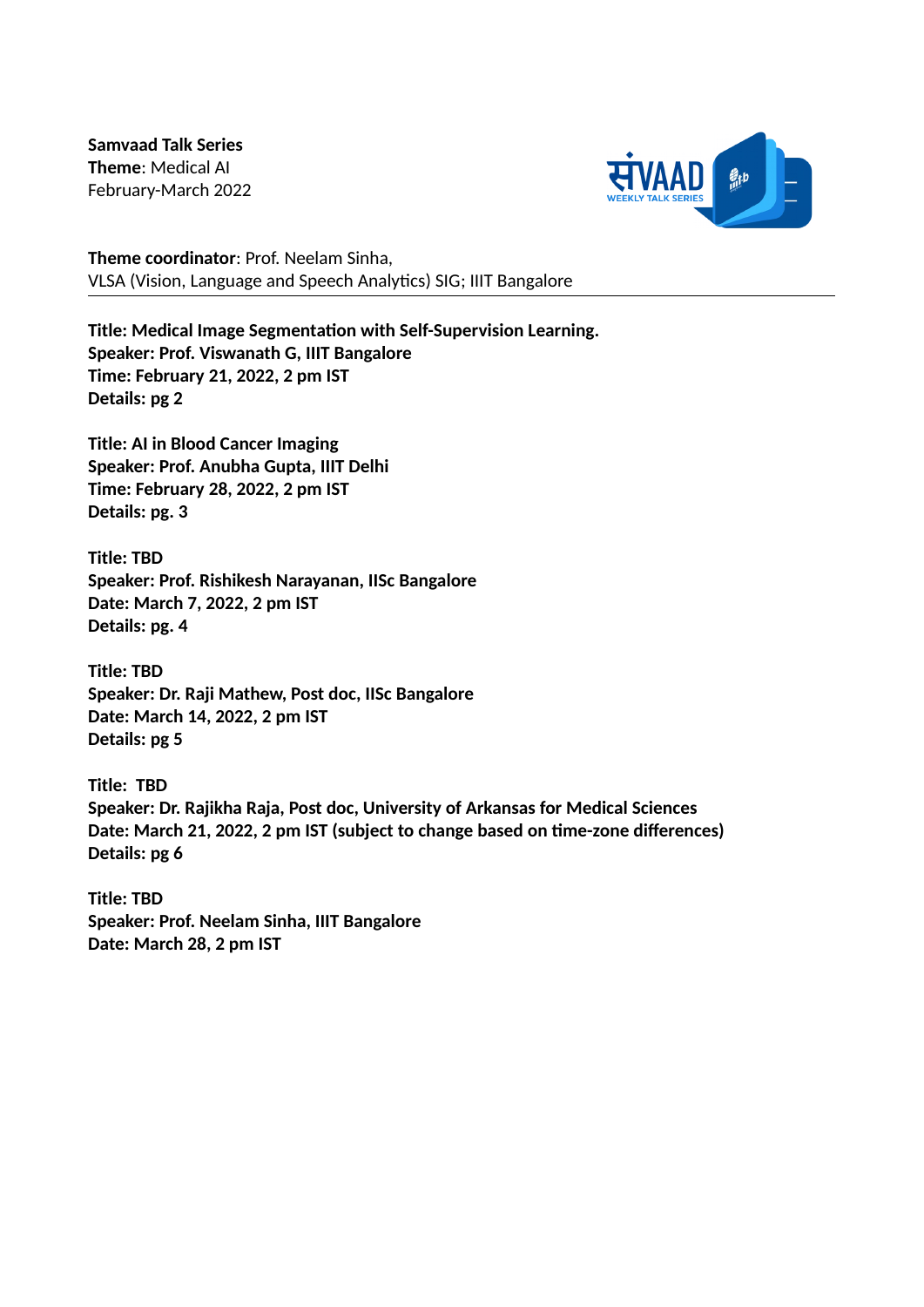## **Title: Medical Image Segmentation with Self-Supervision Learning**

**Speaker: Prof. Viswanath G, IIIT Bangalore Time: February 21, 2022, 2 pm IST**

## **Abstract:**

Accurate segmentation of internal body organs, tissues, lesions etc. from medical images (CT, MRI etc.) are of great value in diagnosis and treatment of various diseases. Supervised techniques for training segmentation targets require large and reliable annotations which are difficult to procure in medical images due to following reasons. - 1) Image acquisition is expensive, complex and not standardized across various medical equipment. 2) Segmentation annotation require subject matter expertise unlike in case of natural images. 3) Constant need to adapt to new type of segmentation targets (e.g. a new kind of lesion, a new sub-region in an anatomical structure) arises very often in medical domain. Self-supervision-based learning techniques have been gaining lot of interest recently and the availability of many un-labelled medical image data opens up the scope of learning the nature of image data in a self-supervised setting. In this talk we will review some of the recent successful techniques for medical image segmentation under self-supervised setting. I will also discuss our efforts and recent results for the same cause.

## **Speaker Biography:**

Dr. Viswanath Gopalakrishnan finished his B.Tech from National Institute of Technology, Calicut and received Ph.D. from School of Computer Engineering, Nanyang Technological University, Singapore in year 2011. His Ph.D. topic was focused on building computational models for identifying salient regions in images and videos. From 2011 - 2019 he worked with Samsung Research Institute, Bangalore on various research topics of interest in the area Computer Vision and Machine Learning. He is serving as faculty in IIITB since January 2020. His current research areas of interest are in Vision & Language multimodal fusion, Self-Supervision / Few-Shot learning techniques for image/video segmentation.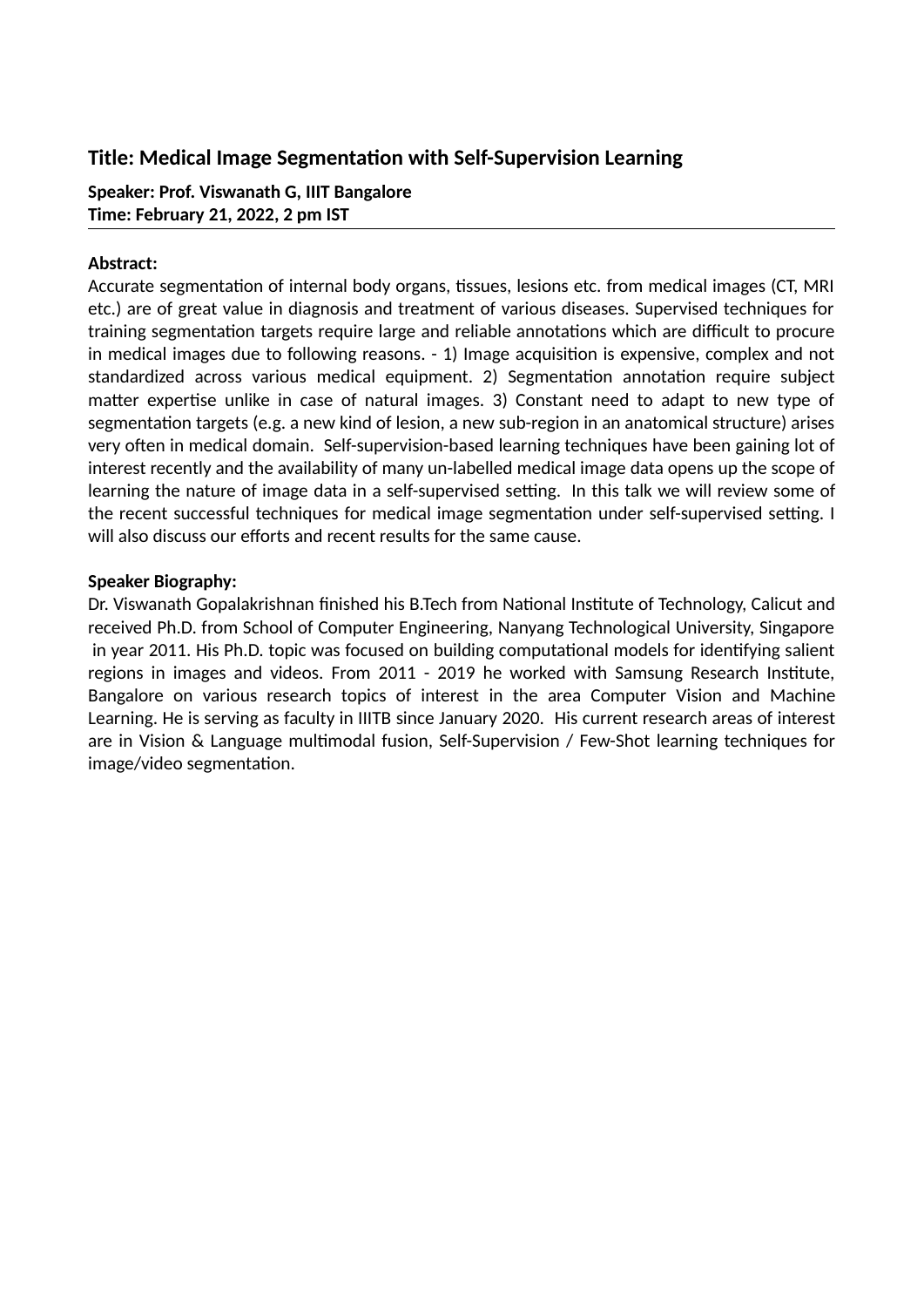## **Title: AI in Blood Cancer Imaging**

**Speaker: Prof. Anubha Gupta, IIIT Delhi Time: February 28, 2022, 2 pm IST**

## **Abstract:**

SBILab, IIIT-Delhi and AIIMS, New Delhi have been collaborating in the area of blood cancer imaging for the past 6 years. During this time, we have worked on two blood cancer types: B-ALL and Multiple Myeloma. We have also released four curated datasets publicly and also organized two medical imaging challenges in the International conferences. We have built deep learning based inhouse solutions for blood cancer diagnosis. In this talk, we will briefly discuss the problem statement, datasets, workflow, the data challenges, and the solutions proposed.

## **Speaker Biography:**

Anubha Gupta received her B.Tech and M.Tech from Delhi University, India in 1991 and 1997 in Electronics and Communication Engineering. She received her PhD. from Indian Institute of Technology (IIT), Delhi, India in 2006 in Electrical Engineering. She did her second Master's as a fulltime student from the University of Maryland, College Park, USA from 2008-2010 in Education. She worked as Assistant Director with the Ministry of Information and Broadcasting, Govt. of India (through Indian Engineering Services) from 1993 to 1999 and, as faculty at NSUT-Delhi (2000-2008) and IIIT-Hyderabad (2011-2013), India. Currently, she is working as Professor at IIIT-Delhi. She has authored/co-authored more than 100 technical papers in scientific journals and conferences. She has published research papers in both engineering and education. A lot of exciting work is being taken up in her lab: SBILab (Lab: http://sbilab.iiitd.edu.in/index.html). Her research interests include applications of machine learning in cancer genomics, cancer imaging, biomedical signal and image processing including fMRI, MRI, EEG, ECG signal processing, and Wavelets in deep learning. Dr. Gupta is a senior member of IEEE Signal Processing Society (SPS) and a member of IEEE Women in Engineering Society. She is an Associate Editor of IEEE Access journal, IEEE SPS Magazine eNewsletter, Frontiers in Neuroscience, and IETE Journal of Research. She is also the technical committee member of BISP committee of IEEE SPS Society for Jan 2022- Dec 2024.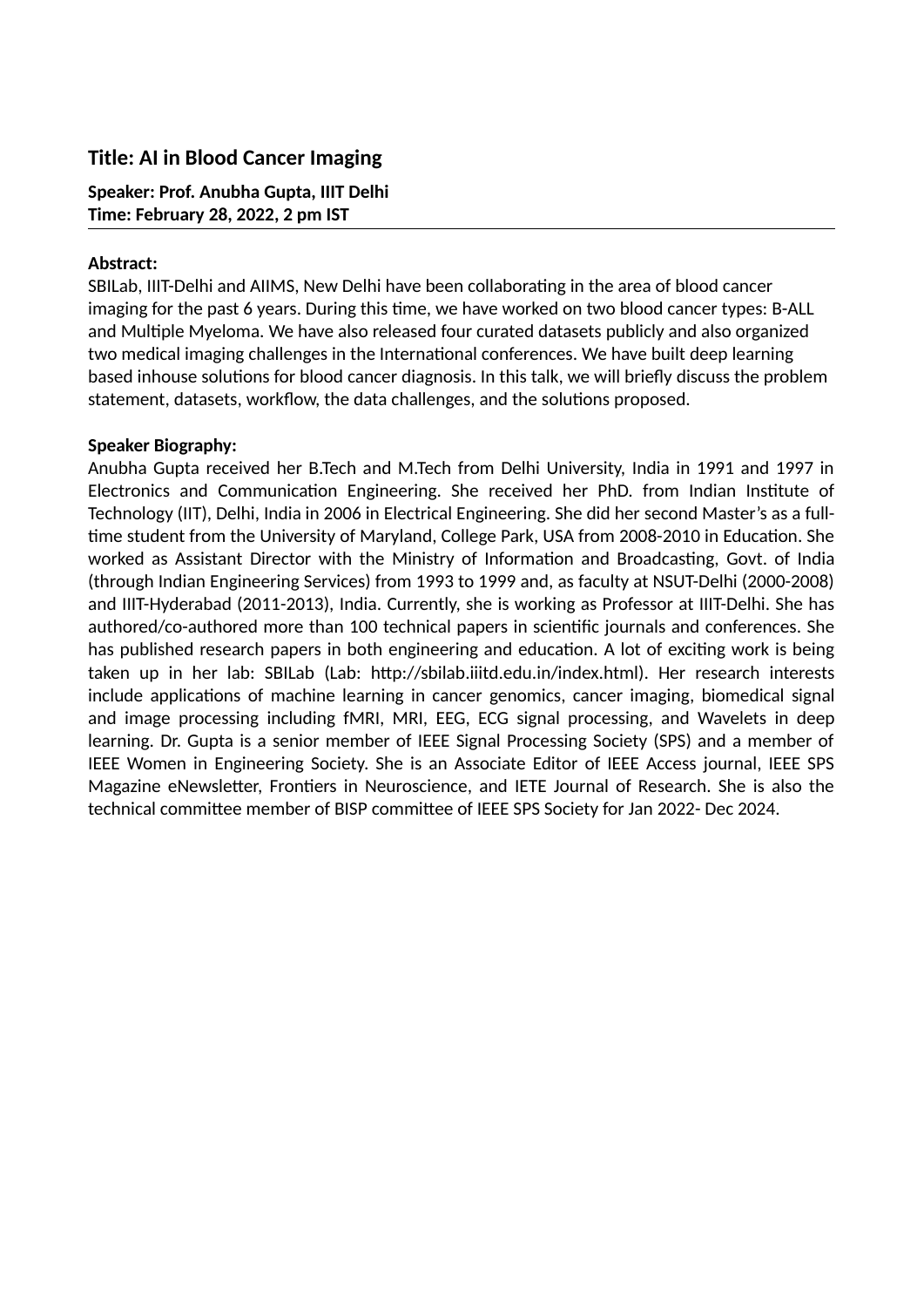# **Title: Computation and plasticity in the brain: Towards remedying the oversimplifications**

**Speaker: Prof. Rishikesh Narayanan, IISc Bangalore Time: March 07, 2022, 2 pm IST**

## **Abstract:**

In this talk, the following (subset of) oversimplifications in assessing computation and plasticity in the brain will be discussed. Some approaches over the decades to remedy these oversimplifications will be presented.

Oversimplification #1. Neurons are simple algebraic summation units with a threshold nonlinearity. Oversimplification #2. Neural circuits are made of repeating homogeneous computational units. Oversimplification #3. Learning and memory in biological systems is accomplished exclusively through synaptic changes.

Oversimplification #4. There is a unique solution to how biological learning is accomplished, and our goal is to find that solution.

Oversimplification #5. Glial cells are glue.

Some of the several other oversimplifications. One or more of the following attributes of the brain, spanning all scales, are typically ignored in the design and/or analyses of processing/plasticity experiments: (i) Feedback loops (ii) Stochasticity and noise (iii) Continual adaptation (iv) Pleiotropy (v) Secondary and off-target effects of perturbations (vi) Subject-to-subject variability (vii) Plasticity-stability balance (viii) Catastrophic forgetting (ix) Neuromodulation (x) Short-term dynamics of cells and synapses.

#### **Speaker Biography:**

Rishikesh Narayanan obtained his Masters and Ph.D. from the Department of Electrical Engineering at the Indian Institute of Science (IISc), Bangalore. Subsequently, he held two postdoctoral positions, the first one at the National Centre for Biological Sciences, Bangalore and the second one at the University of Texas at Austin. He returned to IISc in July 2009, and currently serves as a Professor at the Molecular Biophysics Unit in IISc. The overall goal of research in his laboratory is to mechanistically understand the ability of neurons and their networks to concomitantly achieve efficient neural coding and activity homeostasis. Specific topics of exploration include degeneracy in encoding neural systems, active dendritic physiology, neural coding and homeostasis, neuronal plasticity, and calcium signaling in neurons and glia. His laboratory employs a combination of experimental (electrophysiological recordings from the rat hippocampus) and computational techniques to address outstanding questions in the field of cellular neurophysiology.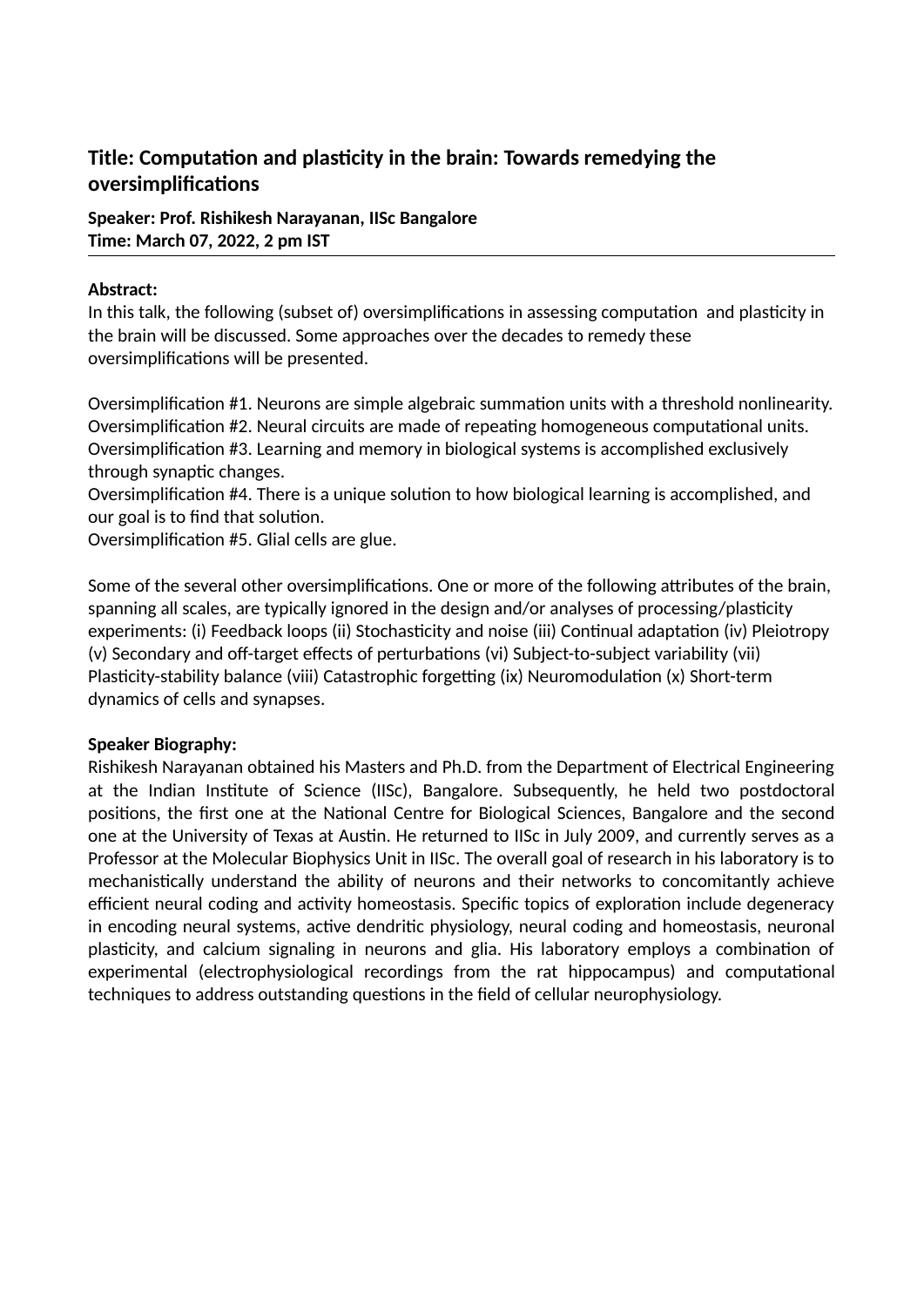## **Title: Compressed Sensing MRI: k-space Sampling to Reconstruction**

**Speaker: Dr. Raji Mathew, IISc Bangalore Time: March 14, 2022, 2 pm IST**

## **Abstract:**

Magnetic resonance imaging (MRI) is a non-invasive medical imaging modality for the visualization of soft tissues. Despite the capability of providing high-resolution images, the difficulties associated with lengthy acquisition time necessitates reconstruction of the final image from a limited number of k-space samples. These k-space data samples are acquired through the careful manipulation of amplitude, duration, and shape of the gradient waveform. The commonly adopted strategy to sample the k-space values is to select a sampling trajectory and then design the corresponding gradient waveforms for it. Following the data acquisition, dedicated reconstruction algorithms are applied to recover the underlying image. These algorithms can be either linear methods in k-space or image domain, or non-linear approaches that utilize the compressed sensing (CS) theory. In the talk we will explore two aspects in the context of CS MRI. The first part deals with the design aspects of variable density sampling which is required for achieving efficient CS based reconstruction. The second part deals with the CS reconstruction with a focus on the selection of appropriate regularization parameter. Here, we will explore the estimation of an iterationdependent parameter, outlined as an optimization problem by inclusion of an extra prior to the CS MRI cost function.

## **Speaker Biography:**

Raji Susan Mathew is a C V Raman Post-doctoral Fellow in the Medical Imaging Group, Department of Computational and Data Sciences, IISc Bangalore. She obtained her Ph.D. degree in the area of MR image reconstruction from Indian Institute of Information Technology and Management-Kerala. Prior to this, she received bachelor's degree in Electronics and Communication Engineering from the Mahatma Gandhi university, Kottayam and master's degree in Signal Processing from the Cochin university of science and technology, Kochi in 2011 and 2013. Her research interest lies in the field of medical image processing, medical signal processing and reconstruction using deep learning and classical techniques.